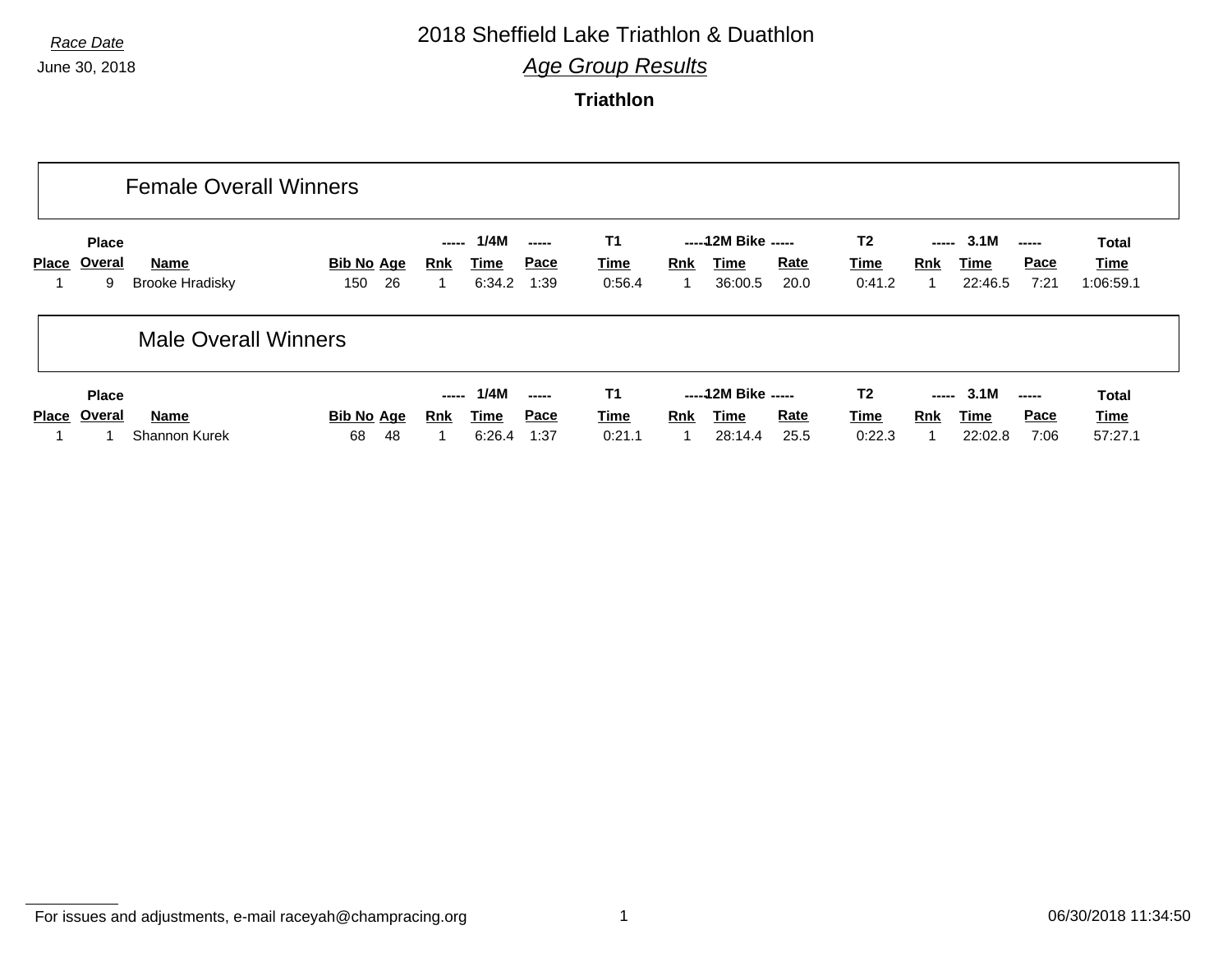## *Race Date* 2018 Sheffield Lake Triathlon & Duathlon

*Age Group Results*

**Triathlon**

|                |               | Female 15 to 19      |                   |    |                |             |       |             |                |                      |             |                |                |             |       |              |
|----------------|---------------|----------------------|-------------------|----|----------------|-------------|-------|-------------|----------------|----------------------|-------------|----------------|----------------|-------------|-------|--------------|
|                | <b>Place</b>  |                      |                   |    | ----           | 1/4M        | ----- | <b>T1</b>   |                | ----- 12M Bike ----- |             | T <sub>2</sub> | -----          | 3.1M        | ----- | <b>Total</b> |
| <b>Place</b>   | <b>Overal</b> | <b>Name</b>          | <b>Bib No Age</b> |    | <b>Rnk</b>     | <b>Time</b> | Pace  | <b>Time</b> | Rnk            | <b>Time</b>          | Rate        | <b>Time</b>    | Rnk            | <b>Time</b> | Pace  | <b>Time</b>  |
| 1              | 16            | Jordyn Musi          | 147               | 19 | 2              | 8:20.5      | 2:05  | 1:10.2      | -1             | 35:53.9              | 20.1        | 0:32.1         | $\overline{1}$ | 23:46.5     | 7:40  | 1:09:43.2    |
| $\overline{2}$ | 20            | Katie Dunstan        | 71                | 18 | 1              | 7:39.9      | 1:55  | 1:30.0      | $\overline{2}$ | 36:41.7              | 19.6        | 1:22.5         | $\overline{2}$ | 25:14.5     | 8:08  | 1:12:28.9    |
| 3              | 33            | Makenna Sladky       | 77                | 15 | 3              | 8:51.5      | 2:13  | 1:43.7      | 3              | 39:20.8              | 18.3        | 0:48.1         | 3              | 27:42.7     | 8:56  | 1:18:26.9    |
|                |               | Male 15 to 19        |                   |    |                |             |       |             |                |                      |             |                |                |             |       |              |
|                | <b>Place</b>  |                      |                   |    | -----          | 1/4M        | ----- | <b>T1</b>   |                | ----- 12M Bike ----- |             | T <sub>2</sub> | -----          | 3.1M        | ----- | <b>Total</b> |
| <b>Place</b>   | Overal        | <b>Name</b>          | <b>Bib No Age</b> |    | <b>Rnk</b>     | <b>Time</b> | Pace  | <b>Time</b> | Rnk            | <b>Time</b>          | <b>Rate</b> | <b>Time</b>    | Rnk            | <b>Time</b> | Pace  | <b>Time</b>  |
| 1              | 6             | <b>Matthew Speck</b> | 18                | 19 | 2              | 7:37.9      | 1:54  | 0:43.2      | -1             | 32:07.3              | 22.4        | 0:51.4         | $\mathbf{1}$   | 21:21.9     | 6:53  | 1:02:41.9    |
| $\overline{c}$ | 11            | Colin Macmillan      | 34                | 18 | $\mathbf{1}$   | 5:17.4      | 1:19  | 0:54.7      | $\overline{2}$ | 35:43.1              | 20.2        | 0:40.0         | 2              | 25:09.6     | 8:07  | 1:07:45.0    |
|                |               | Female 20 to 24      |                   |    |                |             |       |             |                |                      |             |                |                |             |       |              |
|                | <b>Place</b>  |                      |                   |    | -----          | 1/4M        | ----- | <b>T1</b>   |                | ----- 12M Bike ----- |             | <b>T2</b>      | -----          | 3.1M        | ----- | <b>Total</b> |
| <b>Place</b>   | Overal        | <b>Name</b>          | <b>Bib No Age</b> |    | <b>Rnk</b>     | <b>Time</b> | Pace  | <b>Time</b> | <b>Rnk</b>     | <b>Time</b>          | <b>Rate</b> | <b>Time</b>    | <b>Rnk</b>     | <b>Time</b> | Pace  | <b>Time</b>  |
| 1              | 45            | Caroline Granger     | 35                | 22 | $\mathbf{1}$   | 7:03.2      | 1:46  | 1:56.8      | $\overline{2}$ | 46:24.9              | 15.5        | 0:59.4         | $\overline{1}$ | 29:00.0     | 9:21  | 1:25:24.5    |
| $\overline{2}$ | 47            | Jacqueline Wasson    | 41                | 24 | $\overline{2}$ | 7:48.7      | 1:57  | 2:02.2      | 1              | 44:14.9              | 16.3        | 1:16.2         | 2              | 31:14.3     | 10:05 | 1:26:36.4    |
|                |               | Male 20 to 24        |                   |    |                |             |       |             |                |                      |             |                |                |             |       |              |
|                | <b>Place</b>  |                      |                   |    | -----          | 1/4M        | ----- | <b>T1</b>   |                | ----- 12M Bike ----- |             | T <sub>2</sub> | -----          | 3.1M        | ----- | <b>Total</b> |
| <b>Place</b>   | <b>Overal</b> | <b>Name</b>          | <b>Bib No Age</b> |    | <b>Rnk</b>     | <b>Time</b> | Pace  | <b>Time</b> | Rnk            | <b>Time</b>          | <b>Rate</b> | <b>Time</b>    | <b>Rnk</b>     | <b>Time</b> | Pace  | <b>Time</b>  |
| 1              | 5             | lan Simpson          | 36                | 22 | 1              | 5:33.1      | 1:23  | 0:42.5      | 1              | 32:09.6              | 22.4        | 0:21.0         | -1             | 23:20.9     | 7:32  | 1:02:07.2    |

For issues and adjustments, e-mail raceyah@champracing.org 2 2 06/30/2018 11:34:50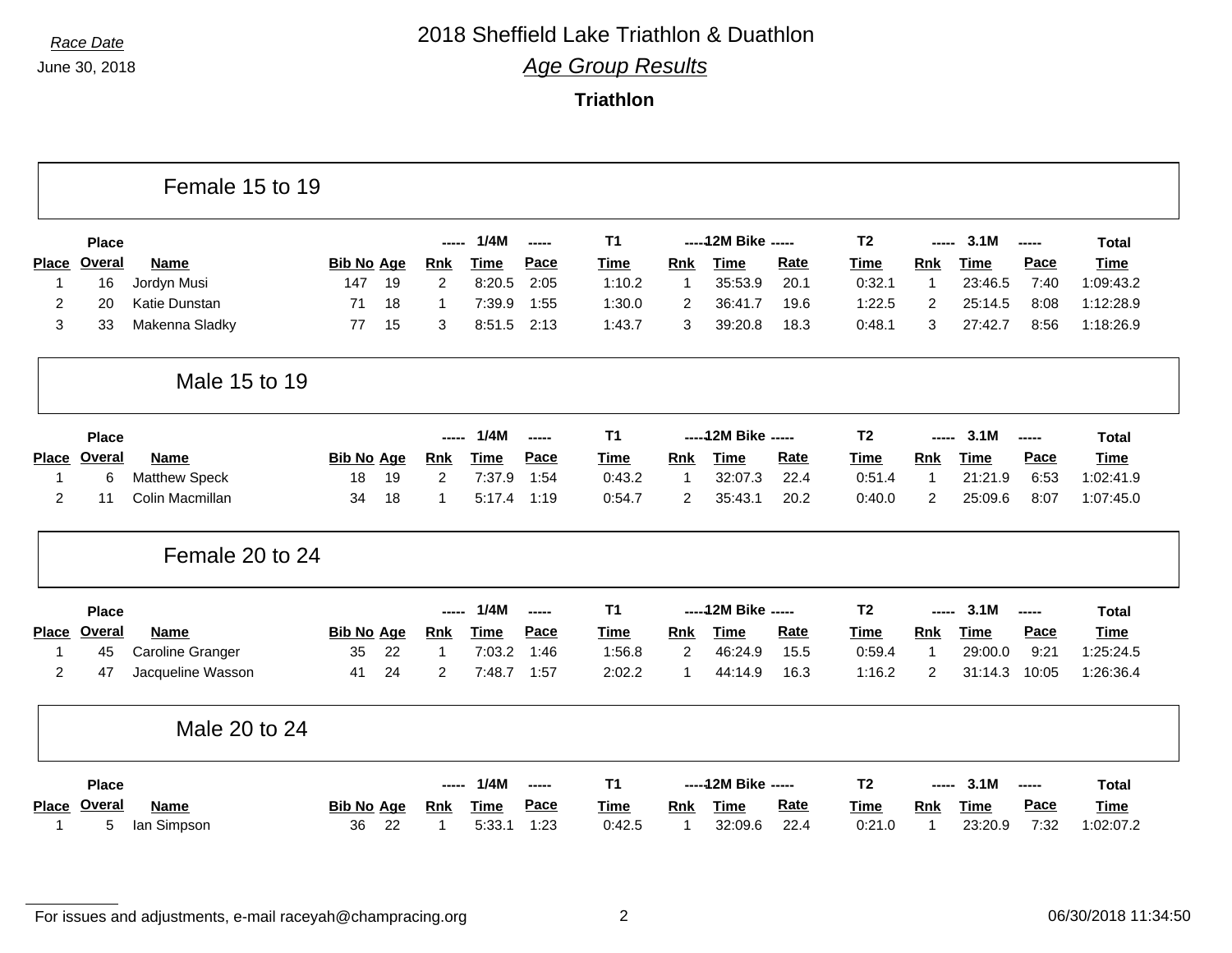### *Race Date* 2018 Sheffield Lake Triathlon & Duathlon

*Age Group Results*

**Triathlon**

|                |               | Female 25 to 29        |                   |    |                |             |        |                |                |                      |             |                |                |             |       |              |
|----------------|---------------|------------------------|-------------------|----|----------------|-------------|--------|----------------|----------------|----------------------|-------------|----------------|----------------|-------------|-------|--------------|
|                | <b>Place</b>  |                        |                   |    | -----          | 1/4M        | -----  | T <sub>1</sub> |                | ----- 12M Bike ----- |             | T <sub>2</sub> | -----          | 3.1M        | ----- | <b>Total</b> |
| <b>Place</b>   | <b>Overal</b> | Name                   | <b>Bib No Age</b> |    | <b>Rnk</b>     | Time        | Pace   | Time           | <b>Rnk</b>     | Time                 | Rate        | <b>Time</b>    | Rnk            | <b>Time</b> | Pace  | <b>Time</b>  |
| -1             | 22            | <b>Bridget Lyons</b>   | 149               | 26 | $\overline{2}$ | 7:20.3      | 1:50   | 2:09.6         | $\overline{1}$ | 39:06.8              | 18.4        | 0:38.3         | $\mathbf{1}$   | 24:19.7     | 7:51  | 1:13:34.9    |
| 2              | 29            | Kristen Troyer         | 59                | 25 | 1              | 6:10.5      | 1:33   | 1:06.5         | $\overline{2}$ | 40:50.3              | 17.6        | 0:29.8         | 2              | 27:31.5     | 8:53  | 1:16:08.8    |
|                |               | Male 25 to 29          |                   |    |                |             |        |                |                |                      |             |                |                |             |       |              |
|                | <b>Place</b>  |                        |                   |    | -----          | 1/4M        | ------ | T <sub>1</sub> |                | ----- 12M Bike ----- |             | T <sub>2</sub> | -----          | 3.1M        | ----- | <b>Total</b> |
| Place          | <b>Overal</b> | <b>Name</b>            | <b>Bib No Age</b> |    | <b>Rnk</b>     | <b>Time</b> | Pace   | <b>Time</b>    | <b>Rnk</b>     | <b>Time</b>          | <b>Rate</b> | <b>Time</b>    | <b>Rnk</b>     | <b>Time</b> | Pace  | <b>Time</b>  |
| 1              | 8             | Kyle Hronek            | 80                | 26 | $\mathbf 1$    | 5:47.1      | 1:27   | 1:06.0         | -1             | 34:13.7              | 21.0        | 0:41.9         | $\mathbf{1}$   | 24:09.4     | 7:47  | 1:05:58.3    |
| 2              | 46            | Tim Moran              | 19                | 25 | 2              | 8:03.8      | 2:01   | 2:17.2         | 2              | 42:50.1              | 16.8        | 0:43.4         | 2              | 31:34.6     | 10:11 | 1:25:29.2    |
|                |               | Female 30 to 34        |                   |    |                |             |        |                |                |                      |             |                |                |             |       |              |
|                | <b>Place</b>  |                        |                   |    | -----          | 1/4M        | -----  | T1             |                | ----- 12M Bike ----- |             | T <sub>2</sub> | ------         | 3.1M        | ----- | <b>Total</b> |
| <b>Place</b>   | Overal        | <b>Name</b>            | <b>Bib No Age</b> |    | <b>Rnk</b>     | <b>Time</b> | Pace   | <b>Time</b>    | <b>Rnk</b>     | Time                 | Rate        | <b>Time</b>    | <b>Rnk</b>     | <b>Time</b> | Pace  | <b>Time</b>  |
| $\mathbf 1$    | 44            | <b>Mallory Hampton</b> | 46                | 32 | -1             | 7:14.1      | 1:49   | 2:04.2         | 1              | 39:32.0              | 18.2        | 1:30.5         | $\mathbf{1}$   | 32:24.1     | 10:27 | 1:22:45.1    |
| $\overline{2}$ | 57            | Ashley Moran           | 43                | 33 | 2              | 17:34.7     | 4:24   | 2:01.5         | 2              | 47:39.4              | 15.1        | 1:32.3         | $\overline{c}$ | 36:18.0     | 11:43 | 1:45:06.1    |
|                |               | Male 30 to 34          |                   |    |                |             |        |                |                |                      |             |                |                |             |       |              |
|                | Place         |                        |                   |    | ---            | 1/4M        | ------ | <b>T1</b>      |                | ----- 12M Bike ----- |             | T <sub>2</sub> |                | 3.1M        | ----- | <b>Total</b> |
| <b>Place</b>   | Overal        | Name                   | <b>Bib No Age</b> |    | <b>Rnk</b>     | <b>Time</b> | Pace   | <b>Time</b>    | Rnk            | <b>Time</b>          | Rate        | <b>Time</b>    | <b>Rnk</b>     | <b>Time</b> | Pace  | <b>Time</b>  |
| 1              | 2             | Jason Zangmeister      | 75                | 32 | $\mathbf{1}$   | 5:56.5      | 1:29   | 0:24.4         | $\mathbf{1}$   | 32:44.7              | 22.0        | 0:30.2         | $\mathbf{1}$   | 18:48.3     | 6:04  | 58:24.4      |
| 2              | 10            | <b>Paul Wasnick</b>    | 55                | 32 | 2              | 7:33.7      | 1:53   | 0:45.3         | 2              | 34:56.4              | 20.6        | 0:34.7         | 2              | 23:33.8     | 7:36  | 1:07:24.0    |

For issues and adjustments, e-mail raceyah@champracing.org 3 3 06/30/2018 11:34:51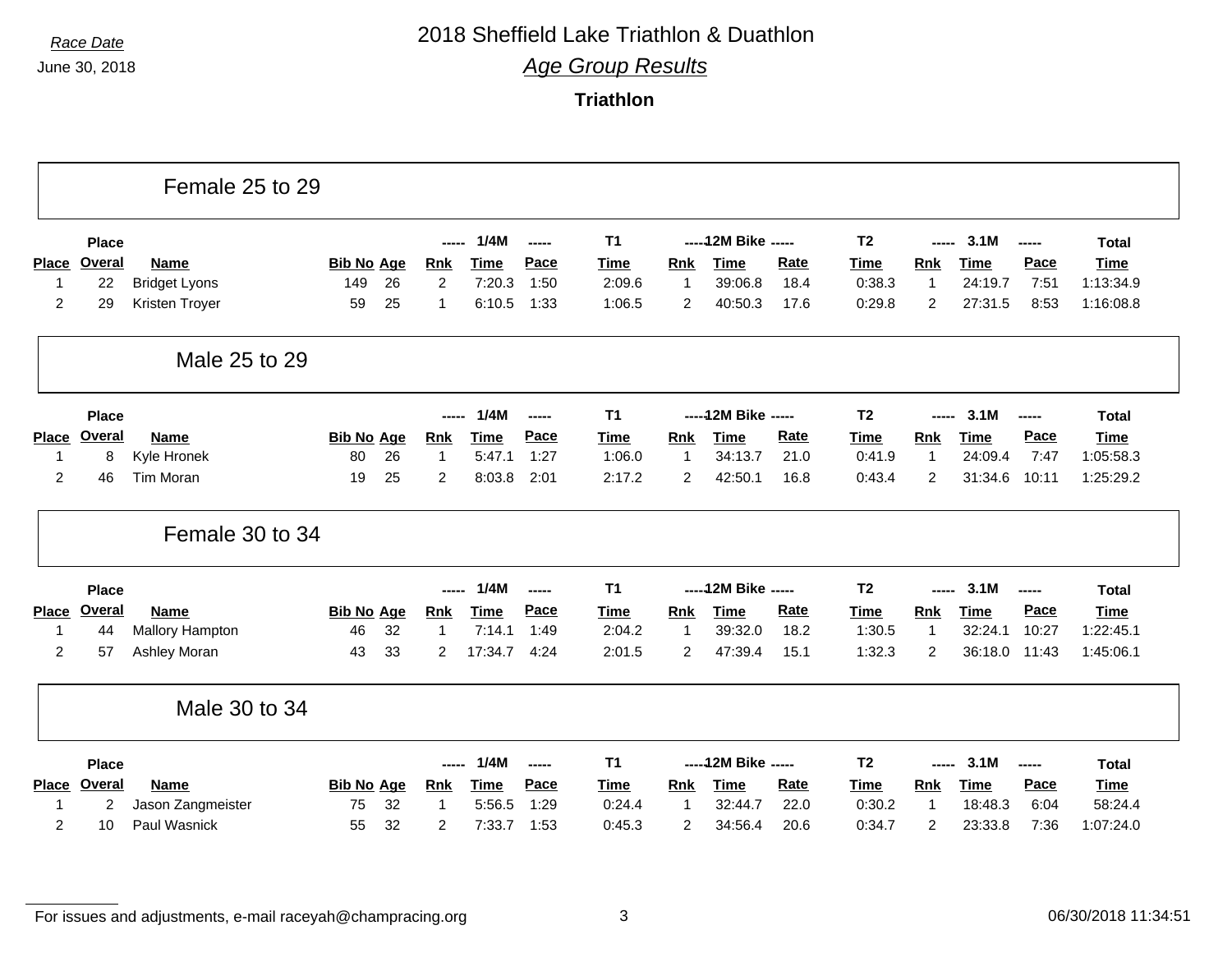Г

# *Race Date* 2018 Sheffield Lake Triathlon & Duathlon

*Age Group Results*

**Triathlon**

|                |              | Male 35 to 39           |                   |    |                |             |       |             |                |                      |      |                |                |             |       |              |
|----------------|--------------|-------------------------|-------------------|----|----------------|-------------|-------|-------------|----------------|----------------------|------|----------------|----------------|-------------|-------|--------------|
|                | <b>Place</b> |                         |                   |    | -----          | 1/4M        | ----- | T1          |                | ----- 12M Bike ----- |      | T <sub>2</sub> | -----          | 3.1M        | ----- | <b>Total</b> |
| <b>Place</b>   | Overal       | <b>Name</b>             | <b>Bib No Age</b> |    | <b>Rnk</b>     | <b>Time</b> | Pace  | <b>Time</b> | <b>Rnk</b>     | <b>Time</b>          | Rate | Time           | Rnk            | <b>Time</b> | Pace  | <b>Time</b>  |
| -1             | 3            | Adam Kuncel             | 49                | 35 | $\overline{1}$ | 7:11.1      | 1:48  | 0:48.8      | -1             | 28:13.2              | 25.5 | 0:31.2         | $\mathbf 1$    | 23:33.0     | 7:36  | 1:00:17.5    |
| $\overline{c}$ | 26           | <b>Travis Scott</b>     | 76                | 39 | 2              | 8:10.4      | 2:03  | 2:16.9      | 2              | 38:08.2              | 18.9 | 1:07.7         | $\overline{2}$ | 25:09.6     | 8:07  | 1:14:53.1    |
| 3              | 41           | Nathan Olszko           | 17                | 38 | 3              | 10:05.1     | 2:31  | 2:52.0      | 3              | 38:33.2              | 18.7 | 0:58.2         | 3              | 28:16.1     | 9:07  | 1:20:44.8    |
| 4              | 55           | Mark Thompson           | 73                | 37 | 4              | 11:35.5     | 2:54  | 3:24.8      | 4              | 42:01.4              | 17.1 | 1:22.4         | $\overline{4}$ | 39:16.9     | 12:40 | 1:37:41.2    |
|                |              | Female 40 to 44         |                   |    |                |             |       |             |                |                      |      |                |                |             |       |              |
|                | <b>Place</b> |                         |                   |    | -----          | 1/4M        | ----- | T1          |                | ----- 12M Bike ----- |      | T <sub>2</sub> | -----          | 3.1M        | ----- | <b>Total</b> |
| <b>Place</b>   | Overal       | <b>Name</b>             | <b>Bib No Age</b> |    | <b>Rnk</b>     | <b>Time</b> | Pace  | Time        | <b>Rnk</b>     | <b>Time</b>          | Rate | <b>Time</b>    | Rnk            | <b>Time</b> | Pace  | <b>Time</b>  |
| -1             | 27           | <b>Elizabeth Poore</b>  | 78                | 42 | -1             | 8:02.2      | 2:01  | 1:33.3      | -1             | 36:43.3              | 19.6 | 1:22.4         | $\mathbf{1}$   | 27:14.7     | 8:47  | 1:14:56.1    |
| 2              | 52           | Jennifer Sullivan       | 22                | 40 | 2              | 14:55.9     | 3:44  | 3:22.8      | 2              | 41:39.4              | 17.3 | 2:59.1         | $\overline{2}$ | 30:38.9     | 9:53  | 1:33:36.3    |
|                |              | Male 40 to 44           |                   |    |                |             |       |             |                |                      |      |                |                |             |       |              |
|                | <b>Place</b> |                         |                   |    | ----           | 1/4M        | ----- | <b>T1</b>   |                | ----- 12M Bike ----- |      | T <sub>2</sub> | ----           | 3.1M        | ----- | <b>Total</b> |
| <b>Place</b>   | Overal       | <b>Name</b>             | <b>Bib No Age</b> |    | <b>Rnk</b>     | <b>Time</b> | Pace  | <b>Time</b> | <b>Rnk</b>     | <b>Time</b>          | Rate | <b>Time</b>    | Rnk            | <b>Time</b> | Pace  | <b>Time</b>  |
| -1             | 15           | <b>Steve Pesarchick</b> | 146               | 44 | 3              | 8:32.5      | 2:08  | 1:19.6      | $\overline{2}$ | 34:32.0              | 20.8 | 1:02.0         | $\overline{1}$ | 23:59.1     | 7:44  | 1:09:25.4    |
| 2              | 23           | Ryan Rivchun            | 72                | 41 | 1              | 7:25.0      | 1:51  | 3:11.5      | 4              | 35:46.8              | 20.1 | 1:40.3         | 2              | 25:45.1     | 8:18  | 1:13:49.0    |
| 3              | 25           | Mike Moore              | 47                | 41 | 4              | 8:46.6      | 2:12  | 1:19.5      | -1             | 33:17.7              | 21.6 | 0:38.2         | 6              | 30:33.6     | 9:51  | 1:14:35.7    |
| 4              | 30           | Dan Judkins             | 25                | 42 | 2              | 8:10.4      | 2:03  | 2:18.7      | 5              | 36:44.5              | 19.6 | 1:43.6         | $\overline{4}$ | 27:53.0     | 9:00  | 1:16:50.3    |
| 5              | 36           | Judson Laipply          | 200               | 42 | 7              | 11:22.4     | 2:51  | 1:58.9      | 6              | 36:56.9              | 19.5 | 2:10.9         | 3              | 26:41.7     | 8:36  | 1:19:11.0    |
| 6              | 38           | <b>Rick Beard</b>       | 44                | 41 | 5              | 9:13.1      | 2:18  | 1:48.9      | 3              | 35:16.5              | 20.4 | 1:47.4         | $\overline{7}$ | 32:00.1     | 10:19 | 1:20:06.2    |
| 7              | 39           | Joshua Melda            | 67                | 44 | 6              | 9:48.2      | 2:27  | 1:45.7      | 7              | 38:04.2              | 18.9 | 1:13.3         | 5              | 29:39.8     | 9:34  | 1:20:31.4    |
| 8              | 56           | Stosh Burgess           | 39                | 44 | 8              | 12:42.0     | 3:11  | 2:02.0      | 8              | 39:00.4              | 18.5 | 2:53.3         | 8              | 43:31.6     | 14:02 | 1:40:09.5    |

For issues and adjustments, e-mail raceyah@champracing.org 4 06/30/2018 11:34:52

п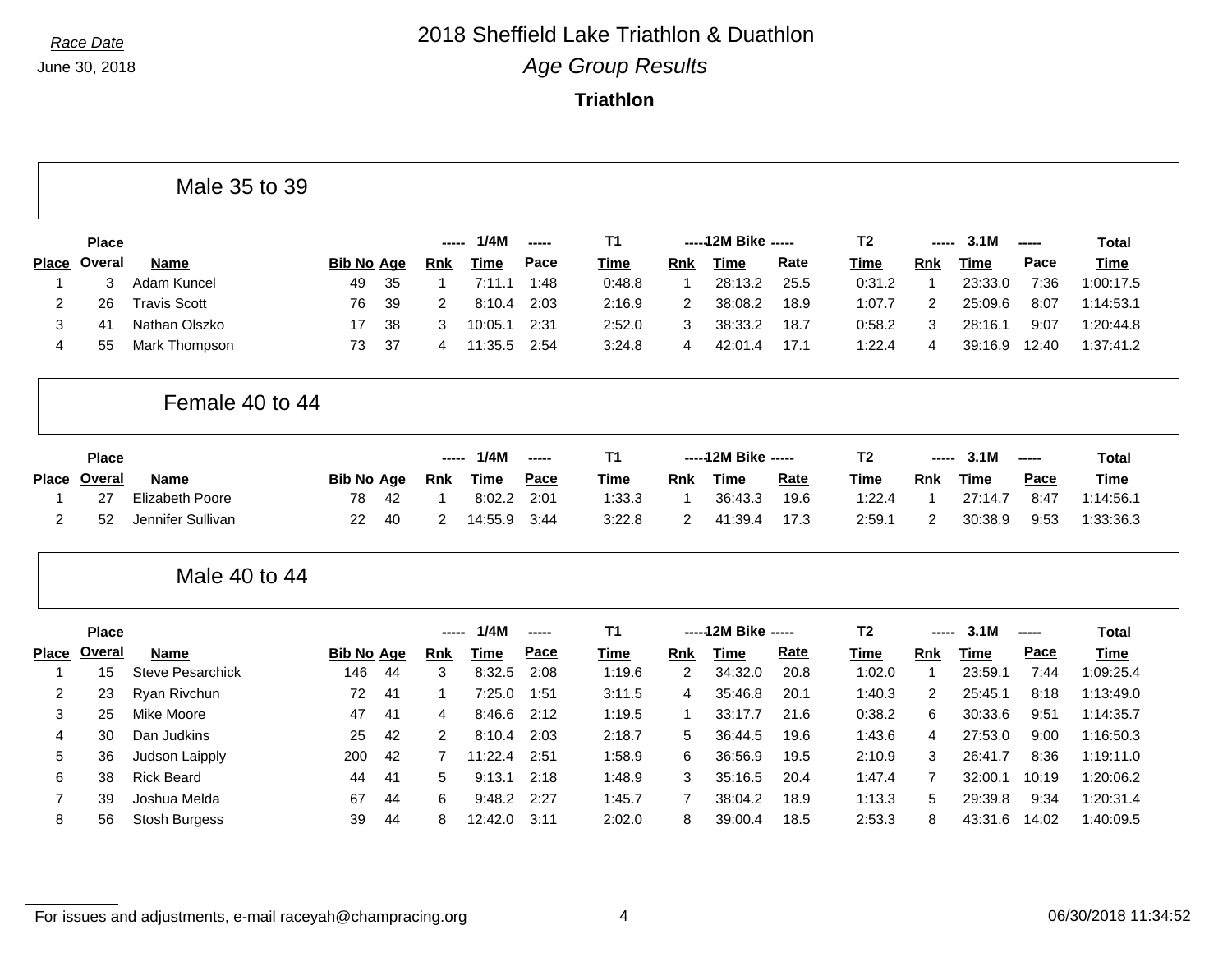### *Race Date* 2018 Sheffield Lake Triathlon & Duathlon

*Age Group Results*

**Triathlon**

|                |                        | Female 45 to 49        |                   |    |                     |              |                |                          |             |                                     |             |                        |                     |                     |               |                             |
|----------------|------------------------|------------------------|-------------------|----|---------------------|--------------|----------------|--------------------------|-------------|-------------------------------------|-------------|------------------------|---------------------|---------------------|---------------|-----------------------------|
| <b>Place</b>   | <b>Place</b><br>Overal | <b>Name</b>            | <b>Bib No Age</b> |    | -----<br><b>Rnk</b> | 1/4M<br>Time | ------<br>Pace | <b>T1</b><br><b>Time</b> | <b>Rnk</b>  | ----- 12M Bike -----<br><b>Time</b> | <b>Rate</b> | T <sub>2</sub><br>Time | -----<br><b>Rnk</b> | 3.1M<br><b>Time</b> | -----<br>Pace | <b>Total</b><br><b>Time</b> |
|                | 53                     | Renee Hastings         | 62                | 48 | -1                  | 11:06.7      | 2:47           | 3:55.3                   |             | 44:54.4                             | 16.0        | 2:46.1                 | 1                   | 32:05.1             | 10:21         | 1:34:47.7                   |
|                |                        | Male 45 to 49          |                   |    |                     |              |                |                          |             |                                     |             |                        |                     |                     |               |                             |
|                | <b>Place</b>           |                        |                   |    | -----               | 1/4M         | -----          | <b>T1</b>                |             | ----- 12M Bike -----                |             | T <sub>2</sub>         |                     | 3.1M                | -----         | <b>Total</b>                |
| <b>Place</b>   | Overal                 | <b>Name</b>            | <b>Bib No Age</b> |    | <u>Rnk</u>          | <b>Time</b>  | Pace           | <b>Time</b>              | Rnk         | <b>Time</b>                         | Rate        | Time                   | Rnk                 | <b>Time</b>         | Pace          | <b>Time</b>                 |
|                | 4                      | Per Schroeder          | 42                | 47 | 2                   | 6:03.9       | 1:31           | 0:54.5                   | $\mathbf 1$ | 30:41.3                             | 23.5        | 0:41.3                 | $\mathbf 1$         | 23:04.0             | 7:26          | 1:01:25.2                   |
| 2              | 12                     | Joe Semus              | 57                | 47 | -1                  | 5:37.8       | 1:24           | 0:55.9                   | 2           | 34:12.3                             | 21.1        | 0:38.7                 | 6                   | 26:21.0             | 8:30          | 1:07:46.0                   |
| 3              | 18                     | Kevin McCarrick        | 63                | 47 | 5                   | 8:14.7       | 2:04           | 1:33.7                   | 4           | 36:01.6                             | 20.0        | 1:47.7                 | 2                   | 23:42.5             | 7:39          | 1:11:20.5                   |
| 4              | 19                     | David Dunstan          | 70                | 48 | 4                   | 8:11.2       | 2:03           | 1:50.8                   | 3           | 35:11.0                             | 20.5        | 1:04.1                 | 4                   | 25:47.9             | 8:19          | 1:12:05.3                   |
| 5              | 24                     | <b>Greg Goldfeder</b>  | 32                | 45 | 6                   | 8:49.5       | 2:12           | 1:44.1                   | 5           | 36:59.3                             | 19.5        | 1:15.8                 | 3                   | 25:03.4             | 8:05          | 1:13:52.3                   |
| 6              | 40                     | <b>Blacque Clement</b> | 234               | 45 | 7                   | 10:24.6      | 2:36           | 1:04.5                   | 6           | 42:08.2                             | 17.1        | 0:36.3                 | 5                   | 26:20.5             | 8:30          | 1:20:34.3                   |
| $\overline{7}$ | 54                     | Kevin O'Toole          | 64                | 47 | 3                   | 7:20.0       | 1:50           | 1:50.0                   | 7           | 45:42.5                             | 15.8        | 1:06.5                 | 7                   | 39:58.4             | 12:54         | 1:35:57.6                   |
|                |                        | Female 50 to 54        |                   |    |                     |              |                |                          |             |                                     |             |                        |                     |                     |               |                             |
|                | <b>Place</b>           |                        |                   |    | -----               | 1/4M         | -----          | T <sub>1</sub>           |             | ----- 12M Bike -----                |             | T <sub>2</sub>         | -----               | 3.1M                | -----         | <b>Total</b>                |
| <b>Place</b>   | Overal                 | <b>Name</b>            | <b>Bib No Age</b> |    | <b>Rnk</b>          | Time         | Pace           | Time                     | Rnk         | <b>Time</b>                         | <b>Rate</b> | Time                   | Rnk                 | <b>Time</b>         | Pace          | <b>Time</b>                 |
|                | 35                     | Kristene Dombroski     | 53                | 53 | -1                  | 9:10.6       | 2:18           | 1:47.8                   | 2           | 40:07.7                             | 17.9        | 0:34.9                 | -1                  | 27:26.1             | 8:51          | 1:19:07.3                   |
| 2              | 43                     | <b>Beth Kalaps</b>     | 247               | 53 | 2                   | 10:49.7      | 2:42           | 1:44.9                   |             | 37:35.2                             | 19.2        | 1:35.3                 | 2                   | 30:16.1             | 9:46          | 1:22:01.4                   |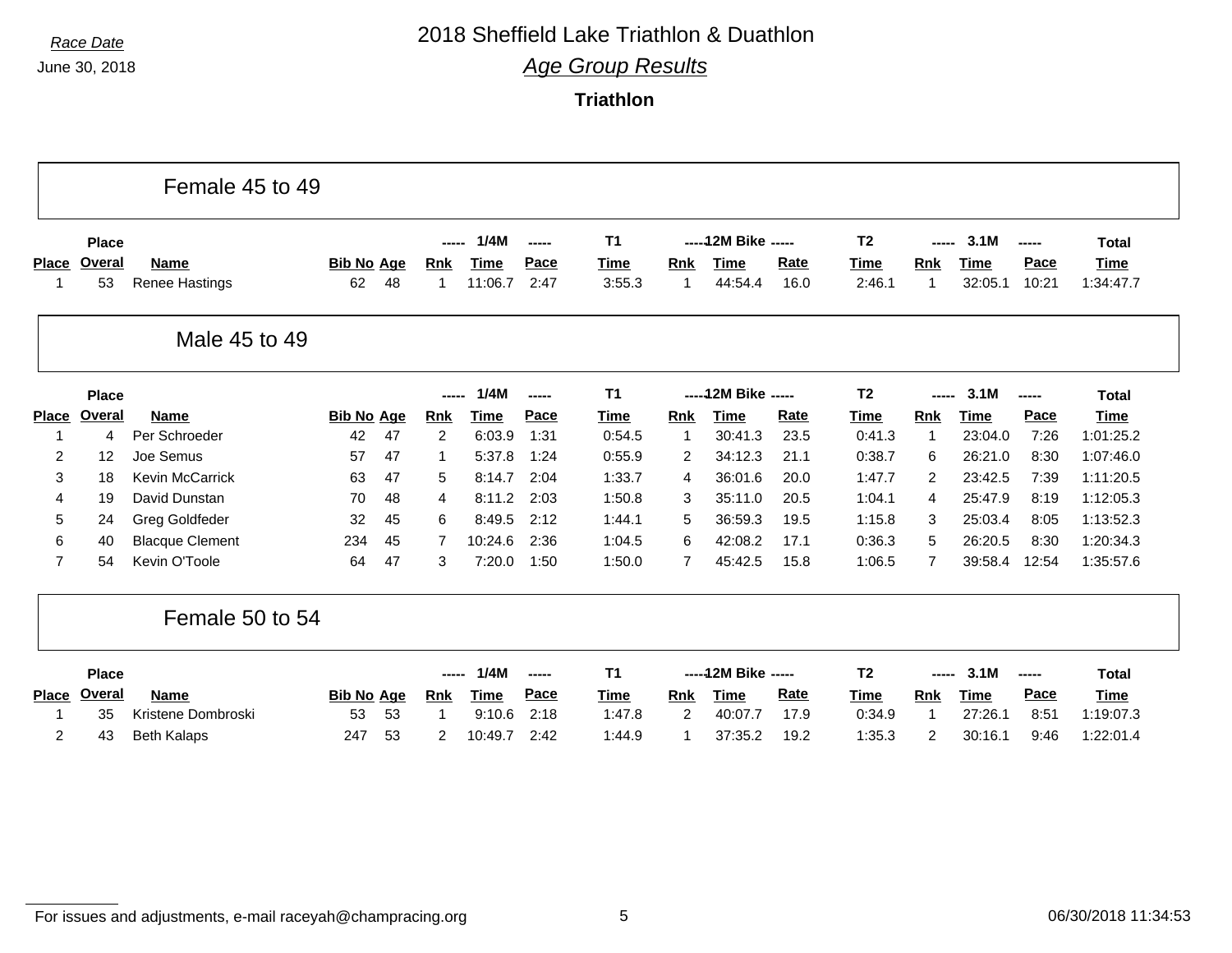### *Race Date* 2018 Sheffield Lake Triathlon & Duathlon *Age Group Results*

**Triathlon**

|                |               | Male 50 to 54     |                   |    |            |             |       |                |                |                      |      |                |            |             |       |              |
|----------------|---------------|-------------------|-------------------|----|------------|-------------|-------|----------------|----------------|----------------------|------|----------------|------------|-------------|-------|--------------|
|                | <b>Place</b>  |                   |                   |    | -----      | 1/4M        | ----- | <b>T1</b>      |                | ----- 12M Bike ----- |      | T <sub>2</sub> | -----      | 3.1M        | ----- | <b>Total</b> |
| <b>Place</b>   | Overal        | <b>Name</b>       | <b>Bib No Age</b> |    | Rnk        | Time        | Pace  | <b>Time</b>    | Rnk            | Time                 | Rate | Time           | <b>Rnk</b> | Time        | Pace  | Time         |
| -1             | 7             | Daniel Smith      | 48                | 50 | 1          | 5:46.4      | 1:27  | 0:43.9         | $\overline{2}$ | 30:31.4              | 23.6 | 0:43.8         | 2          | 27:28.6     | 8:52  | 1:05:14.3    |
| $\overline{2}$ | 13            | <b>Ben Norton</b> | 61                | 53 | 2          | 7:31.5      | 1:53  | 1:32.3         | 3              | 32:46.1              | 22.0 | 0:49.6         | 1          | 26:26.2     | 8:32  | 1:09:05.9    |
| 3              | 17            | John Lanson       | 52                | 54 | 3          | 7:57.2      | 1:59  | 1:04.1         | 4              | 33:31.6              | 21.5 | 0:41.3         | 3          | 27:29.2     | 8:52  | 1:10:43.6    |
| 4              | 32            | Tom Lopez         | 23                | 53 | 4          | 7:59.6      | 2:00  | 1:23.0         | 5              | 35:27.3              | 20.3 | 0:58.9         | 5          | 32:07.6     | 10:22 | 1:17:56.6    |
| 5              | 34            | Jeff Hastings     | 56                | 52 | 5          | 8:56.0      | 2:14  | 2:01.5         | 6              | 37:56.8              | 19.0 | 1:55.0         | 4          | 28:11.3     | 9:05  | 1:19:00.9    |
| 6              | 42            | Rob Regovich      | 37                | 50 | 7          | 10:39.0     | 2:40  | 1:57.9         | $\overline{1}$ | 0:40.6               | 1080 | 36:16.2        | 6          | 32:13.6     | 10:24 | 1:21:47.5    |
| $\overline{7}$ | 48            | Thomas Garofalo   | 45                | 52 | 8          | 11:02.6     | 2:46  | 2:06.0         | 7              | 40:34.3              | 17.7 | 1:14.5         | 7          | 32:17.5     | 10:25 | 1:27:15.0    |
|                |               |                   |                   |    |            |             |       |                |                |                      |      |                |            |             |       |              |
|                | <b>Place</b>  | Female 55 to 59   |                   |    | -----      | 1/4M        | ----- | T <sub>1</sub> |                | ----- 12M Bike ----- |      | T <sub>2</sub> |            | 3.1M        | ----- | <b>Total</b> |
|                | Overal        | <b>Name</b>       | <b>Bib No Age</b> |    | <u>Rnk</u> | Time        | Pace  | <b>Time</b>    | <b>Rnk</b>     | Time                 | Rate | Time           | <b>Rnk</b> | Time        | Pace  | <b>Time</b>  |
| -1             | 14            | Joanne Collins    | 40                | 59 | -1         | 7:58.9      | 2:00  | 0:55.3         | 1              | 34:54.8              | 20.6 | 0:42.1         | -1         | 24:50.3     | 8:01  | 1:09:21.6    |
| <b>Place</b>   |               | Male 55 to 59     |                   |    |            |             |       |                |                |                      |      |                |            |             |       |              |
|                | <b>Place</b>  |                   |                   |    | -----      | 1/4M        | ----- | T <sub>1</sub> |                | ----- 12M Bike ----- |      | T <sub>2</sub> |            | 3.1M        | ----- | <b>Total</b> |
| <b>Place</b>   | <b>Overal</b> | Name              | <b>Bib No Age</b> |    | <b>Rnk</b> | <b>Time</b> | Pace  | <b>Time</b>    | Rnk            | <b>Time</b>          | Rate | Time           | Rnk        | <b>Time</b> | Pace  | <b>Time</b>  |
| -1             | 21            | <b>Todd Hart</b>  | 74                | 58 | 2          | 8:13.6      | 2:03  | 1:04.8         | -1             | 31:17.5              | 23.0 | 1:00.0         | 3          | 31:12.6     | 10:04 | 1:12:48.7    |
| 2              | 28            | David Thomas      | 33                | 58 | -1         | 8:07.4      | 2:02  | 1:36.5         | 2              | 36:52.4              | 19.5 | 1:07.6         | 1          | 27:51.4     | 8:59  | 1:15:35.5    |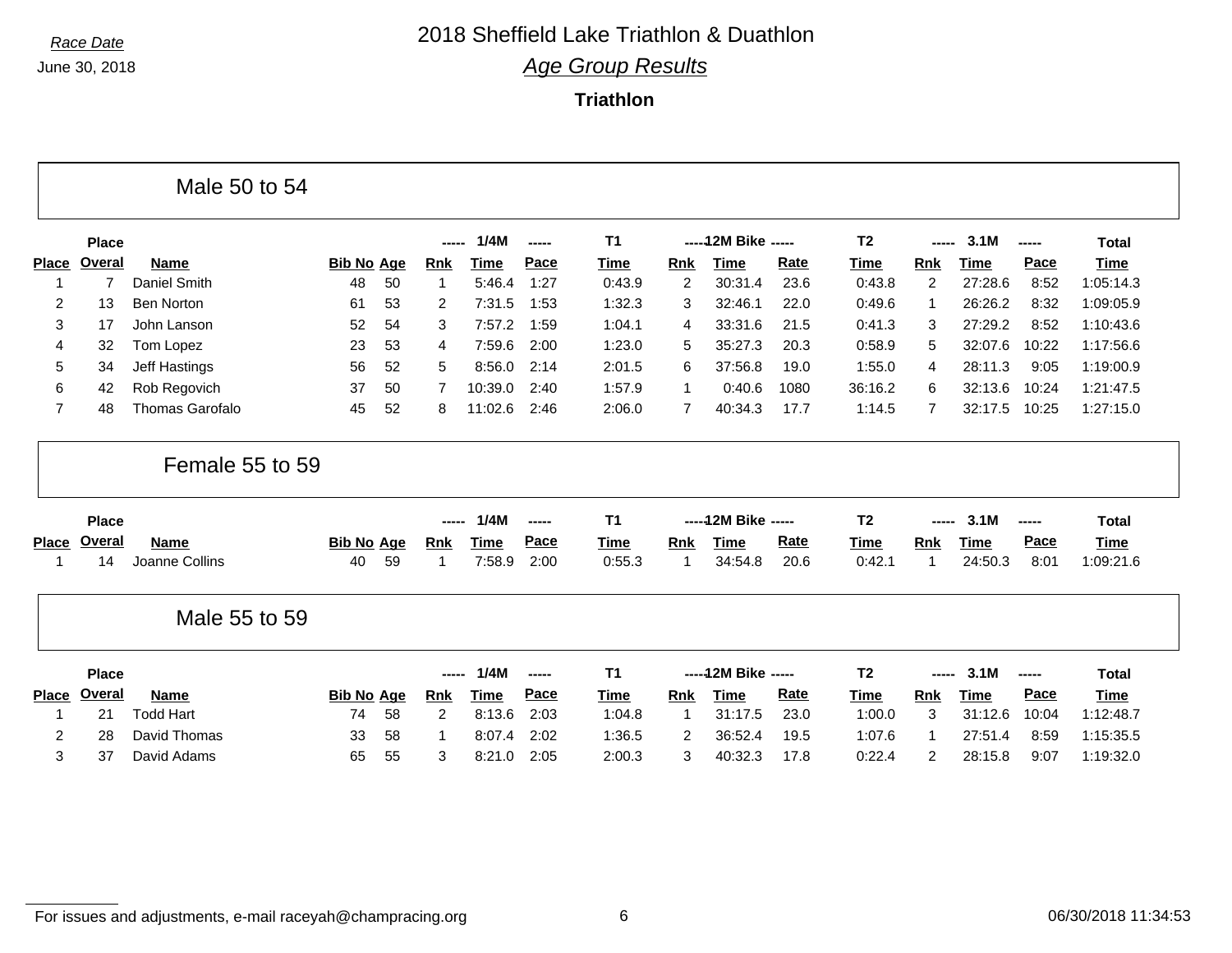### *Race Date* 2018 Sheffield Lake Triathlon & Duathlon

*Age Group Results*

**Triathlon**

|                |               | Female 60 to 64    |                   |                |             |       |                |              |                      |             |                |                |             |       |              |
|----------------|---------------|--------------------|-------------------|----------------|-------------|-------|----------------|--------------|----------------------|-------------|----------------|----------------|-------------|-------|--------------|
|                | <b>Place</b>  |                    |                   | ----           | 1/4M        | ----- | <b>T1</b>      |              | ----- 12M Bike ----- |             | T <sub>2</sub> |                | 3.1M        | ----- | <b>Total</b> |
| <b>Place</b>   | Overal        | <b>Name</b>        | <b>Bib No Age</b> | <b>Rnk</b>     | <b>Time</b> | Pace  | <b>Time</b>    | <b>Rnk</b>   | <b>Time</b>          | Rate        | Time           | <b>Rnk</b>     | Time        | Pace  | <b>Time</b>  |
|                | 31            | Judy Zangmeister   | 81<br>60          | $\overline{1}$ | 8:44.3      | 2:11  | 0:54.3         | $\mathbf{1}$ | 41:35.9              | 17.3        | 0:28.5         | $\mathbf{1}$   | 25:54.9     | 8:21  | 1:17:38.0    |
| $\overline{c}$ | 58            | Nena Moskwa        | 62<br>26          | $\overline{2}$ | 18:43.9     | 4:41  | 5:13.6         | 2            | 56:51.4              | 12.7        | 2:24.4         | $\overline{c}$ | 36:51.8     | 11:53 | 2:00:05.2    |
|                |               | Male 60 to 64      |                   |                |             |       |                |              |                      |             |                |                |             |       |              |
|                | <b>Place</b>  |                    |                   | -----          | 1/4M        | ----- | <b>T1</b>      |              | ----- 12M Bike ----- |             | T <sub>2</sub> |                | 3.1M        | ----- | <b>Total</b> |
| <b>Place</b>   | Overal        | <b>Name</b>        | <b>Bib No Age</b> | <b>Rnk</b>     | <u>Time</u> | Pace  | <b>Time</b>    | <b>Rnk</b>   | <b>Time</b>          | Rate        | <b>Time</b>    | <b>Rnk</b>     | <b>Time</b> | Pace  | <b>Time</b>  |
| 1              | 49            | <b>Greg Curtis</b> | 62<br>28          | $\overline{1}$ | 9:56.9      | 2:29  | 3:51.0         | $\mathbf{1}$ | 39:52.1              | 18.1        | 1:36.5         | $\mathbf{1}$   | 33:44.1     | 10:53 | 1:29:00.8    |
| 2              | 51            | Joe Toner          | 54<br>63          | 2              | 10:10.4     | 2:33  | 2:23.0         | 2            | 41:32.2              | 17.3        | 1:16.1         | 2              | 35:55.3     | 11:35 | 1:31:17.2    |
|                |               | Male 65 to 69      |                   |                |             |       |                |              |                      |             |                |                |             |       |              |
|                | <b>Place</b>  |                    |                   | -----          | 1/4M        | ----- | T <sub>1</sub> |              | ----- 12M Bike ----- |             | T <sub>2</sub> | -----          | 3.1M        | ----- | <b>Total</b> |
| <b>Place</b>   | Overal        | <b>Name</b>        | <b>Bib No Age</b> | Rnk            | <b>Time</b> | Pace  | <b>Time</b>    | Rnk          | <b>Time</b>          | Rate        | <b>Time</b>    | Rnk            | <b>Time</b> | Pace  | <b>Time</b>  |
| 1              | 50            | <b>Bill Lowery</b> | 68<br>27          | -1             | 10:27.1     | 2:37  | 3:02.4         | $\mathbf{1}$ | 38:03.9              | 18.9        | 1:46.5         | $\mathbf{1}$   | 37:01.9     | 11:56 | 1:30:22.0    |
|                |               | Female 70 and Over |                   |                |             |       |                |              |                      |             |                |                |             |       |              |
|                | <b>Place</b>  |                    |                   | -----          | 1/4M        | ----- | <b>T1</b>      |              | ----- 12M Bike ----- |             | T <sub>2</sub> | -----          | 3.1M        | ----- | <b>Total</b> |
| <b>Place</b>   | <b>Overal</b> | <b>Name</b>        | <b>Bib No Age</b> | <b>Rnk</b>     | <b>Time</b> | Pace  | Time           | Rnk          | <b>Time</b>          | <b>Rate</b> | Time           | Rnk            | <b>Time</b> | Pace  | <b>Time</b>  |
|                | 59            | Luise Easton       | 79<br>69          | -1             | 10:38.1     | 2:40  | 3:00.3         | 1            | 55:29.2              | 13.0        | 2:39.9         | 1              | 56:55.6     | 18:22 | 2:08:43.3    |

For issues and adjustments, e-mail raceyah@champracing.org 7 06/30/2018 11:34:54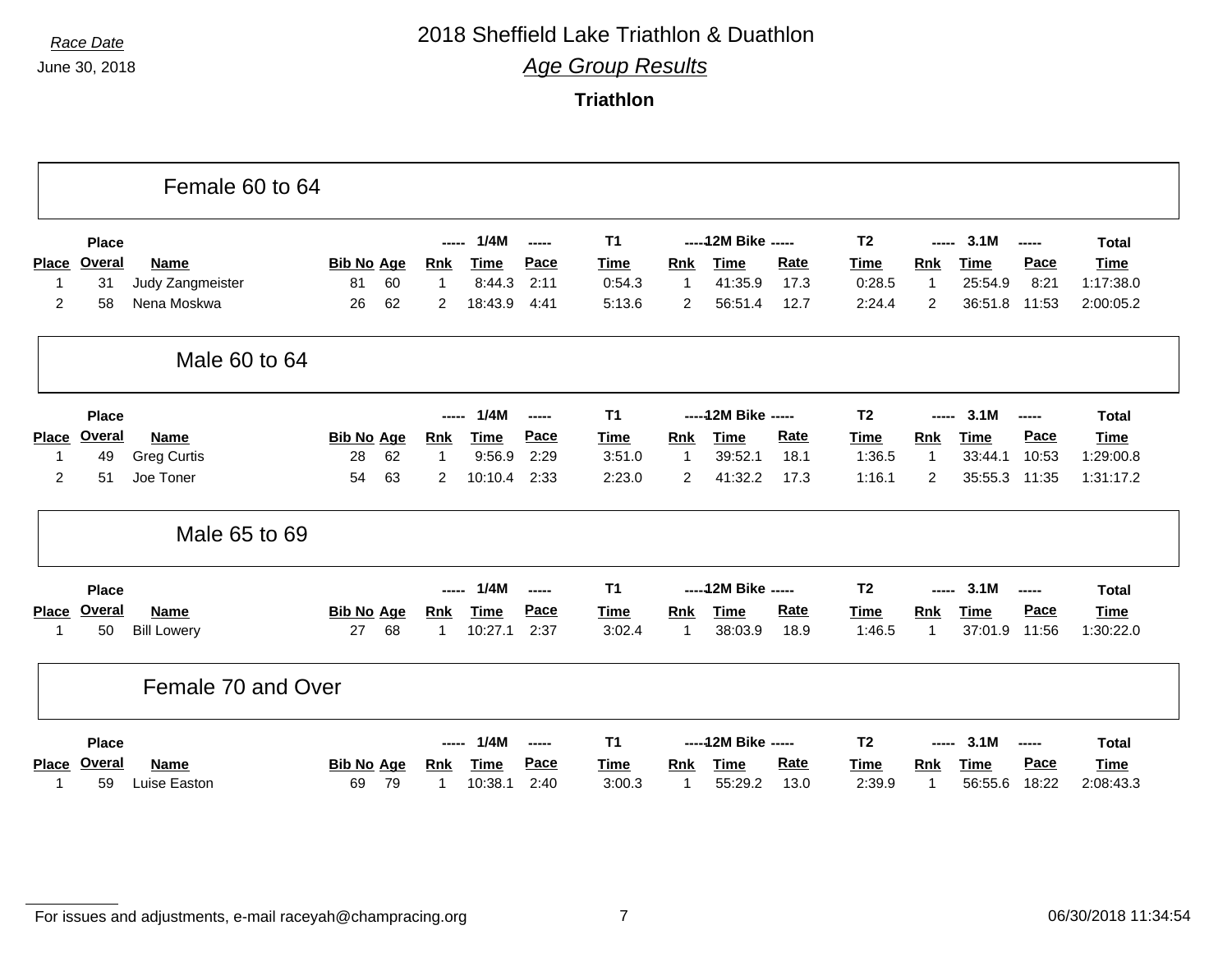*Race Date* 2018 Sheffield Lake Triathlon & Duathlon

*Age Group Results*

**Tri Clydesdale**

|                |              | Male 99 and Under     |                   |     |     |        |             |             |            |                     |             |             |            |         |               |              |
|----------------|--------------|-----------------------|-------------------|-----|-----|--------|-------------|-------------|------------|---------------------|-------------|-------------|------------|---------|---------------|--------------|
|                | <b>Place</b> |                       |                   |     |     | 1/4M   | -----       | Τ1          |            | -----12M Bike ----- |             | T2          | -----      | 3.1M    | $\frac{1}{2}$ | <b>Total</b> |
| <b>Place</b>   | Overal       | Name                  | <b>Bib No Age</b> |     | Rnk | Time   | <u>Pace</u> | <b>Time</b> | <b>Rnk</b> | Time                | <b>Rate</b> | <u>Time</u> | <b>Rnk</b> | Time    | <b>Pace</b>   | <b>Time</b>  |
|                |              | Steve Vyn             | 15                | -35 |     | 5:26.2 | 1:22        | 1:55.5      |            | 36:07.3             | 19.9        | 0:34.4      |            | 27:29.4 | 8:52          | 1:11:33.0    |
| $\overline{2}$ |              | <b>Ted Macfarlane</b> | 66                | -53 | 3   | 9:58.3 | 2:30        | 2:50.3      | 2          | 37:22.1             | 19.3        | 2:00.8      | 2          | 31:55.8 | 10:18         | 1:24:07.5    |
|                |              | Frank Bigowski        | 235               | -41 |     | 7:04.3 | 1:46        | 2:49.3      |            | 39:10.1             | 18.4        | 1:29.7      |            | 34:37.1 | 11:10         | 1:25:10.6    |

For issues and adjustments, e-mail raceyah@champracing.org 8 06/30/2018 11:34:54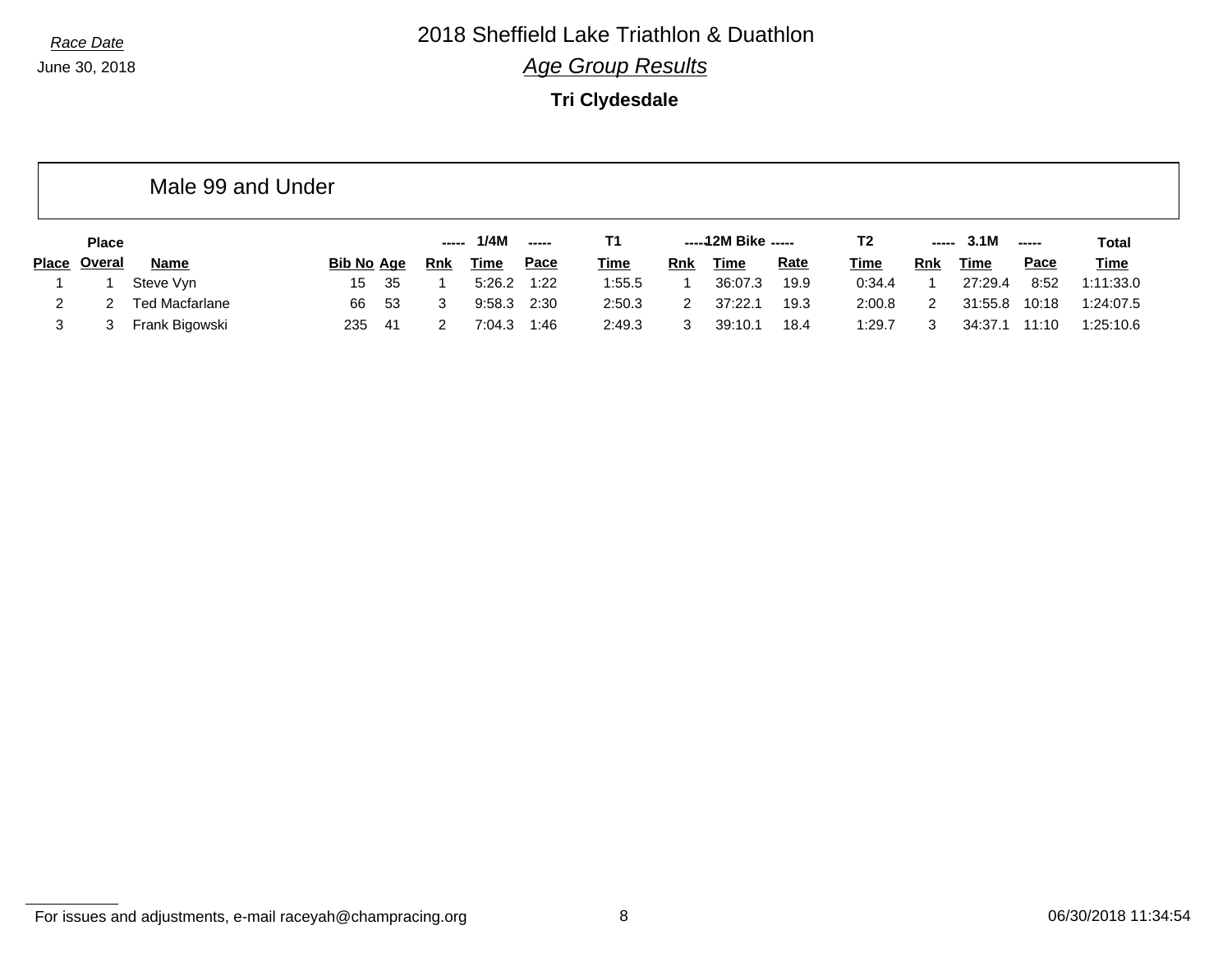## *Race Date* 2018 Sheffield Lake Triathlon & Duathlon

*Age Group Results*

**Tri Athena**

|              |               | Female 99 and Under |                   |       |             |        |             |            |                     |             |             |       |         |                          |             |
|--------------|---------------|---------------------|-------------------|-------|-------------|--------|-------------|------------|---------------------|-------------|-------------|-------|---------|--------------------------|-------------|
|              | <b>Place</b>  |                     |                   | ----- | 1/4M        | $\sim$ | Τ1          |            | -----12M Bike ----- |             | T2          | ----- | 3.1M    | $\overline{\phantom{a}}$ | Total       |
| <b>Place</b> | <u>Overal</u> | <b>Name</b>         | <b>Bib No Age</b> | Rnk   | <b>Time</b> | Pace   | <u>Time</u> | <b>Rnk</b> | Time                | <b>Rate</b> | <u>Time</u> | Rnk   | Time    | <b>Pace</b>              | <u>Time</u> |
|              |               | Kristen Schulz      | -38<br>50         |       | 7:42.2      | 1:56   | 0:46.8      |            | 35:50.2             | 20.1        | 1:14.4      |       | 34:06.9 | 11:00                    | 1:19:40.6   |
|              |               | Leah Binsack        | -23<br>82         |       | 9:05.6      | 2:16   | 2:56.4      |            | 51:36.5             | 14.0        | 1:29.2      |       | 39:57.0 | 12:53                    | 1:45:04.8   |

For issues and adjustments, e-mail raceyah@champracing.org 06/30/2018 11:34:54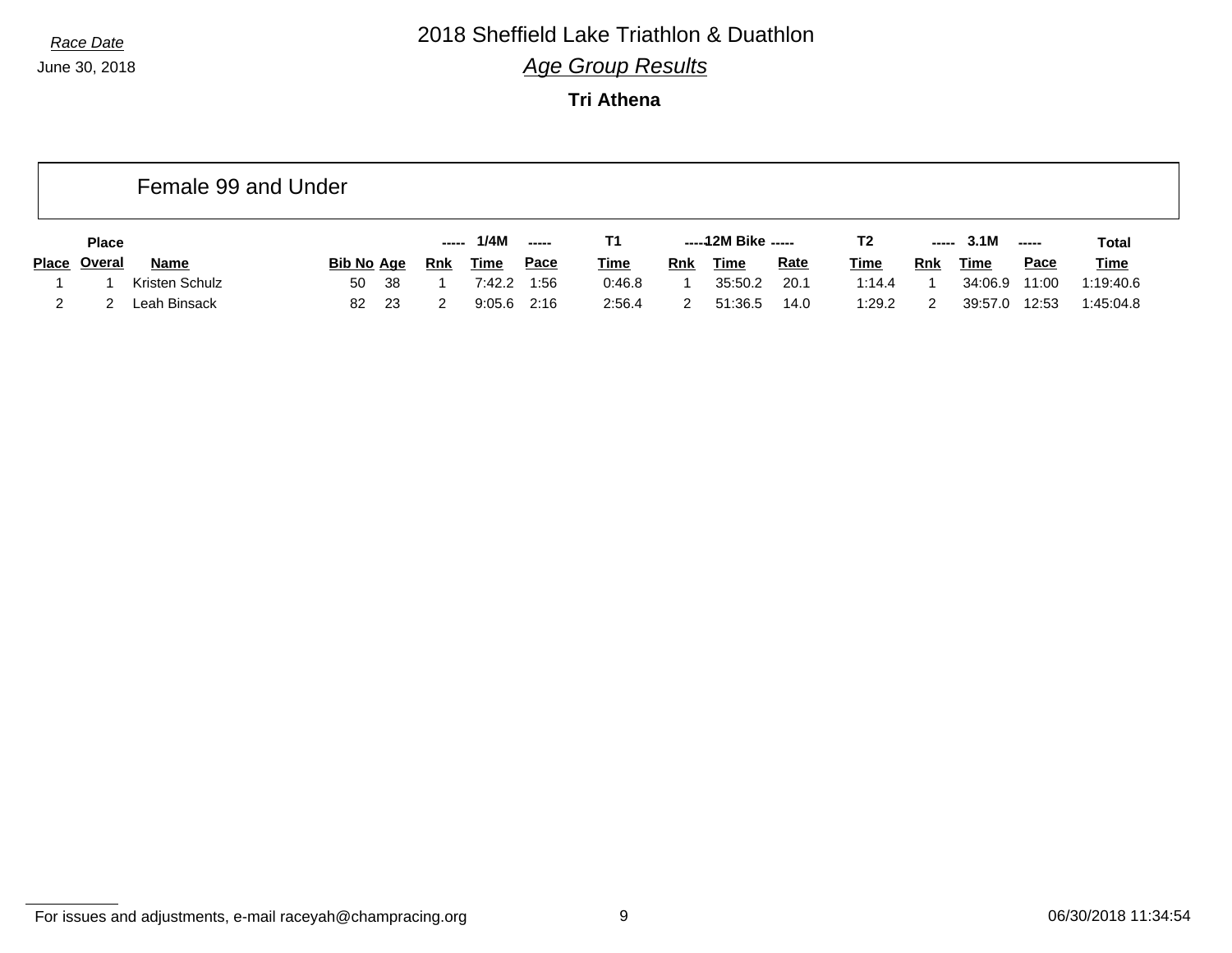*Race Date* 2018 Sheffield Lake Triathlon & Duathlon

*Age Group Results*

#### **Triathlon MIXED Team**

|       |               | Male 99 and Under               |                   |                                                      |             |       |             |     |                     |             |        |            |             |               |              |  |
|-------|---------------|---------------------------------|-------------------|------------------------------------------------------|-------------|-------|-------------|-----|---------------------|-------------|--------|------------|-------------|---------------|--------------|--|
|       | <b>Place</b>  |                                 |                   | $\begin{array}{ccc} - & - & - \\ \hline \end{array}$ | 1/4M        | ----- | Т1          |     | -----12M Bike ----- |             | Τ2     | -----      | 3.1M        | $\frac{1}{2}$ | <b>Total</b> |  |
| Place | <u>Overal</u> | <b>Name</b>                     | <b>Bib No Age</b> | <b>Rnk</b>                                           | <b>Time</b> | Pace  | <u>Time</u> | Rnk | <b>Time</b>         | <b>Rate</b> | Time   | <b>Rnk</b> | <b>Time</b> | Pace          | <b>Time</b>  |  |
|       |               | <b>TEAM Euphoria 1</b>          | 242               |                                                      | 10:59.7     | 2:45  | 0:36.0      | 2   | 32:59.4             | 21.8        | 0:25.2 |            | 24:16.4     | 7:50          | 1:09:16.9    |  |
|       |               | <b>TEAM Hinte Farrell Fecko</b> | 58                |                                                      | 15:37.1     | 3:54  | 0:40.4      |     | 32:03.6             | 22.5        | 0:37.7 |            | 28:51.7     | 9:18          | 1:17:50.8    |  |
|       |               | TEAM Euphoria 2                 | 211               |                                                      | 10:28.6     | 2:37  | 1:02.2      |     | 56:57.7             | 12.6        | 0:29.0 |            | 38:04.0     | 12:17         | 1:47:01.6    |  |

For issues and adjustments, e-mail raceyah@champracing.org 10 06/30/2018 11:34:55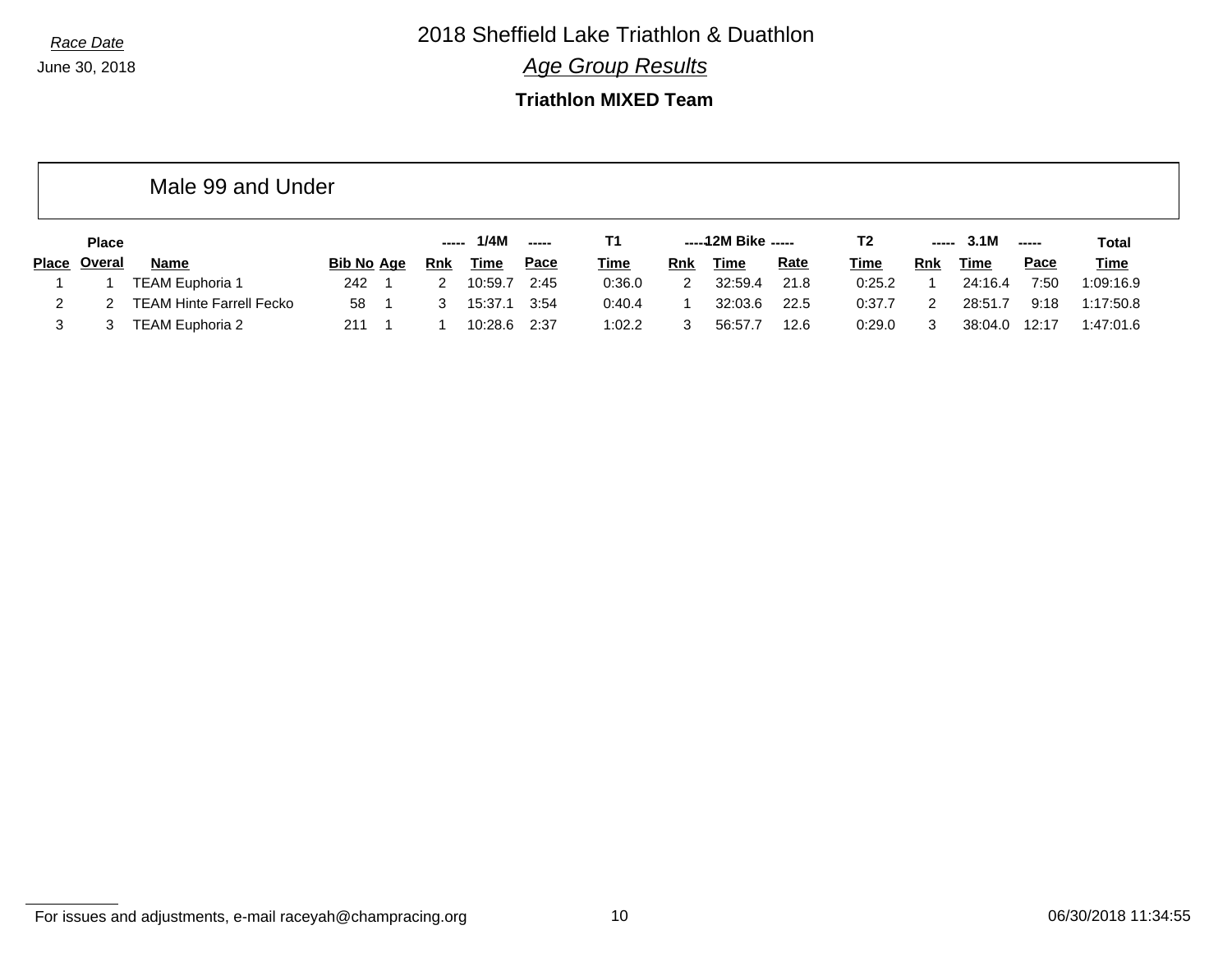### *Race Date* 2018 Sheffield Lake Triathlon & Duathlon

*Age Group Results*

**Duathlon**

|              |                             | <b>Female Overall Winners</b> |                               |                                                |                                                                                                                                                                                                                                                                                                                                                                                                                                                                                                                  |                                    |                                                       |                                                         |                                                                |                                          |
|--------------|-----------------------------|-------------------------------|-------------------------------|------------------------------------------------|------------------------------------------------------------------------------------------------------------------------------------------------------------------------------------------------------------------------------------------------------------------------------------------------------------------------------------------------------------------------------------------------------------------------------------------------------------------------------------------------------------------|------------------------------------|-------------------------------------------------------|---------------------------------------------------------|----------------------------------------------------------------|------------------------------------------|
| Place        | <b>Place</b><br>Overal<br>4 | Name<br>Michelle Witten       | <b>Bib No Age</b><br>36<br>13 | 3.1M<br>-----<br>Time<br><b>Rnk</b><br>23:17.2 | $\begin{array}{c} \multicolumn{3}{c}{} & \multicolumn{3}{c}{} & \multicolumn{3}{c}{} \\ \multicolumn{3}{c}{} & \multicolumn{3}{c}{} & \multicolumn{3}{c}{} & \multicolumn{3}{c}{} \\ \multicolumn{3}{c}{} & \multicolumn{3}{c}{} & \multicolumn{3}{c}{} & \multicolumn{3}{c}{} \\ \multicolumn{3}{c}{} & \multicolumn{3}{c}{} & \multicolumn{3}{c}{} & \multicolumn{3}{c}{} \\ \multicolumn{3}{c}{} & \multicolumn{3}{c}{} & \multicolumn{3}{c}{} & \multicolumn{3}{c}{} \\ \multicolumn$<br><u>Pace</u><br>7:31 | <b>T1</b><br><b>Time</b><br>0:58.9 | ----- 12M Bike -----<br>Rnk<br>Time<br>42:00.8        | T <sub>2</sub><br><u>Rate</u><br>Time<br>17.1<br>1:13.0 | 3.1M<br>-----<br>Pace<br><b>Rnk</b><br>Time<br>26:00.3<br>8:23 | <b>Total</b><br>Time<br>1:33:30.5        |
|              |                             | <b>Male Overall Winners</b>   |                               |                                                |                                                                                                                                                                                                                                                                                                                                                                                                                                                                                                                  |                                    |                                                       |                                                         |                                                                |                                          |
| <b>Place</b> | <b>Place</b><br>Overal      | Name<br>Jonathan Zappala      | Bib No Age<br>29<br>4         | 3.1M<br>-----<br>Rnk<br>Time<br>19:50.9        | $\begin{array}{c} \multicolumn{3}{c}{} & \multicolumn{3}{c}{} & \multicolumn{3}{c}{} \\ \multicolumn{3}{c}{} & \multicolumn{3}{c}{} & \multicolumn{3}{c}{} & \multicolumn{3}{c}{} \\ \multicolumn{3}{c}{} & \multicolumn{3}{c}{} & \multicolumn{3}{c}{} & \multicolumn{3}{c}{} \\ \multicolumn{3}{c}{} & \multicolumn{3}{c}{} & \multicolumn{3}{c}{} & \multicolumn{3}{c}{} \\ \multicolumn{3}{c}{} & \multicolumn{3}{c}{} & \multicolumn{3}{c}{} & \multicolumn{3}{c}{} \\ \multicolumn$<br>Pace<br>6:24        | <b>T1</b><br>Time<br>0:40.6        | ----- 12M Bike -----<br><b>Rnk</b><br>Time<br>30:51.1 | T <sub>2</sub><br>Rate<br>Time<br>23.3<br>0:37.3        | 3.1M<br>-----<br>Pace<br><b>Rnk</b><br>Time<br>22:48.4<br>7:21 | <b>Total</b><br><b>Time</b><br>1:14:48.4 |

For issues and adjustments, e-mail raceyah@champracing.org 11 1 and 11 06/30/2018 11:34:55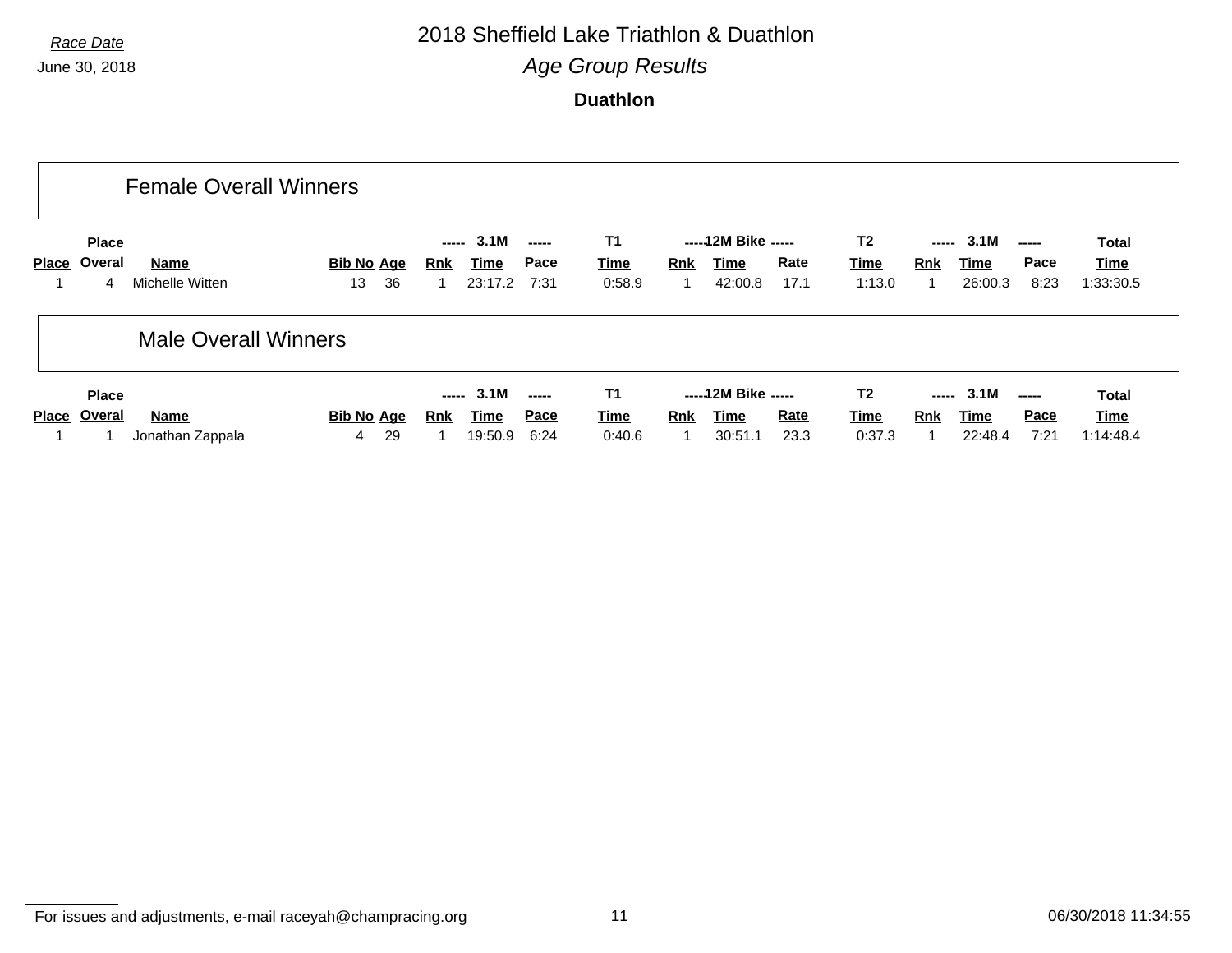### *Race Date* 2018 Sheffield Lake Triathlon & Duathlon

*Age Group Results*

**Duathlon**

|                    |                                                 | Male 14 and Under                 |                                           |                          |                                      |                        |                                         |                              |                                                    |                     |                                         |                                     |                                |                                                                      |                                          |
|--------------------|-------------------------------------------------|-----------------------------------|-------------------------------------------|--------------------------|--------------------------------------|------------------------|-----------------------------------------|------------------------------|----------------------------------------------------|---------------------|-----------------------------------------|-------------------------------------|--------------------------------|----------------------------------------------------------------------|------------------------------------------|
| <b>Place</b>       | <b>Place</b><br><b>Overal</b><br>6              | Name<br>David Sullivan            | <b>Bib No Age</b><br>$\overline{2}$<br>8  | -----<br><b>Rnk</b><br>1 | 3.1M<br><b>Time</b><br>26:54.7       | -----<br>Pace<br>8:41  | <b>T1</b><br><b>Time</b><br>1:30.1      | <b>Rnk</b>                   | ----- 12M Bike -----<br><b>Time</b><br>1 1:02:36.5 | Rate<br>11.5        | T <sub>2</sub><br><b>Time</b><br>3:46.9 | -----<br><b>Rnk</b><br>$\mathbf{1}$ | 3.1M<br><b>Time</b><br>7:10.4  | ------<br>Pace<br>2:19                                               | <b>Total</b><br><b>Time</b><br>1:41:58.8 |
|                    |                                                 | Male 20 to 24                     |                                           |                          |                                      |                        |                                         |                              |                                                    |                     |                                         |                                     |                                |                                                                      |                                          |
| <b>Place</b><br>-1 | <b>Place</b><br><b>Overal</b><br>$\overline{2}$ | <b>Name</b><br><b>Tim Watkins</b> | <b>Bib No Age</b><br>24<br>3              | -----<br><u>Rnk</u><br>1 | 3.1M<br><b>Time</b><br>22:09.0       | ------<br>Pace<br>7:09 | <b>T1</b><br><b>Time</b><br>0:46.2      | <b>Rnk</b><br>$\overline{1}$ | ----- 12M Bike -----<br><b>Time</b><br>36:31.9     | Rate<br>19.7        | T <sub>2</sub><br><u>Time</u><br>0:35.1 | -----<br><u>Rnk</u><br>$\mathbf{1}$ | 3.1M<br><b>Time</b><br>24:24.3 | $\begin{array}{ccc} - & - & - \\ \hline \end{array}$<br>Pace<br>7:52 | <b>Total</b><br><b>Time</b><br>1:24:26.8 |
|                    |                                                 | Female 30 to 34                   |                                           |                          |                                      |                        |                                         |                              |                                                    |                     |                                         |                                     |                                |                                                                      |                                          |
| <b>Place</b><br>-1 | <b>Place</b><br>Overal<br>10                    | <b>Name</b><br>Meghan Guegold     | <b>Bib No Age</b><br>32<br>8              | -----<br><b>Rnk</b><br>1 | 3.1M<br><b>Time</b><br>31:38.6 10:12 | -----<br>Pace          | <b>T1</b><br><b>Time</b><br>2:59.1      | <b>Rnk</b><br>$\mathbf{1}$   | ----- 12M Bike -----<br><b>Time</b><br>44:51.3     | <b>Rate</b><br>16.1 | T <sub>2</sub><br><u>Time</u><br>2:26.9 | -----<br><b>Rnk</b><br>$\mathbf{1}$ | 3.1M<br><b>Time</b><br>34:59.5 | -----<br>Pace<br>11:17                                               | <b>Total</b><br><b>Time</b><br>1:56:55.6 |
|                    |                                                 | Female 35 to 39                   |                                           |                          |                                      |                        |                                         |                              |                                                    |                     |                                         |                                     |                                |                                                                      |                                          |
| <b>Place</b>       | <b>Place</b><br>Overal<br>9                     | <b>Name</b><br>Jennifer Clark     | <b>Bib No Age</b><br>$\overline{7}$<br>37 | -----<br><b>Rnk</b>      | 3.1M<br><b>Time</b><br>29:58.0       | ------<br>Pace<br>9:40 | T <sub>1</sub><br><b>Time</b><br>1:16.8 | Rnk<br>$\mathbf 1$           | ----- 12M Bike -----<br><b>Time</b><br>41:21.0     | Rate<br>17.4        | T <sub>2</sub><br>Time<br>1:15.2        | -----<br><b>Rnk</b><br>-1           | 3.1M<br><b>Time</b><br>40:21.3 | -----<br>Pace<br>13:01                                               | <b>Total</b><br><b>Time</b><br>1:54:12.4 |

For issues and adjustments, e-mail raceyah@champracing.org 12 06/30/2018 11:34:55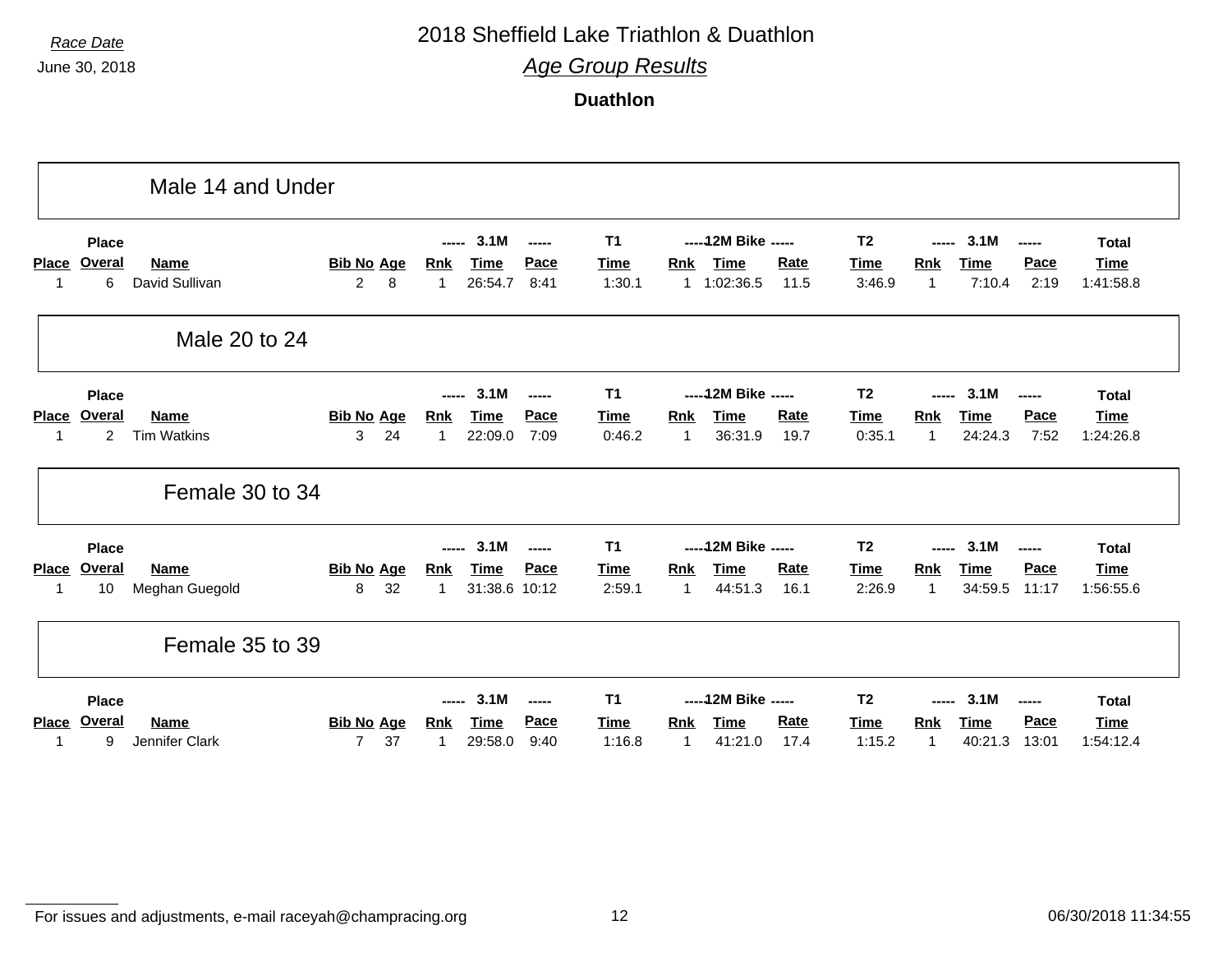### *Race Date* 2018 Sheffield Lake Triathlon & Duathlon

*Age Group Results*

**Duathlon**

|                |                          | Male 40 to 44                |                        |                |                        |                 |                     |                       |                        |                 |              |                       |                        |                 |              |                   |
|----------------|--------------------------|------------------------------|------------------------|----------------|------------------------|-----------------|---------------------|-----------------------|------------------------|-----------------|--------------|-----------------------|------------------------|-----------------|--------------|-------------------|
|                | <b>Place</b>             |                              |                        |                | 3.1M<br>-----<br>----- |                 |                     | <b>T1</b>             | ----- 12M Bike -----   |                 |              | T <sub>2</sub>        | 3.1M<br>-----<br>----- |                 |              | <b>Total</b>      |
| <b>Place</b>   | Overal<br>$\overline{7}$ | <b>Name</b><br>Aaron Shapley | <b>Bib No Age</b><br>5 | 41             | Rnk<br>-1              | Time<br>24:31.7 | <b>Pace</b><br>7:55 | <b>Time</b><br>0:47.8 | <b>Rnk</b>             | Time<br>47:41.2 | Rate<br>15.1 | <u>Time</u><br>1:02.7 | Rnk<br>-1              | Time<br>28:54.1 | Pace<br>9:19 | Time<br>1:42:57.7 |
|                |                          | Male 50 to 54                |                        |                |                        |                 |                     |                       |                        |                 |              |                       |                        |                 |              |                   |
|                | <b>Place</b>             |                              |                        |                | 3.1M<br>-----<br>----- |                 |                     | <b>T1</b>             | ----- 12M Bike -----   |                 |              | T <sub>2</sub>        | 3.1M<br>-----<br>----- |                 |              | <b>Total</b>      |
| <b>Place</b>   | Overal                   | <b>Name</b>                  | <b>Bib No Age</b>      |                | <b>Rnk</b>             | <b>Time</b>     | Pace                | <b>Time</b>           | <b>Rnk</b>             | <b>Time</b>     | Rate         | <b>Time</b>           | <b>Rnk</b>             | <b>Time</b>     | Pace         | Time              |
|                | 8                        | <b>Richard King</b>          | 9                      | 50             | 2                      | 31:38.4 10:12   |                     | 0:59.5                | $\overline{1}$         | 40:27.4         | 17.8         | 1:13.3                | -1                     | 32:57.6         | 10:38        | 1:47:16.5         |
| $\overline{2}$ | 11                       | Dave Metlicka                | 12                     | 50             | 1                      | 30:41.6         | 9:54                | 3:07.3                | $\overline{2}$         | 46:44.0         | 15.4         | 2:05.6                | $\overline{c}$         | 41:26.0         | 13:22        | 2:04:04.6         |
|                |                          | Male 55 to 59                |                        |                |                        |                 |                     |                       |                        |                 |              |                       |                        |                 |              |                   |
|                | <b>Place</b>             | 3.1M<br>-----<br>-----       |                        | T <sub>1</sub> | ----- 12M Bike -----   |                 |                     | T <sub>2</sub>        | 3.1M<br>-----<br>----- |                 |              | <b>Total</b>          |                        |                 |              |                   |
| <b>Place</b>   | Overal                   | <b>Name</b>                  | <b>Bib No Age</b>      |                | <b>Rnk</b>             | <b>Time</b>     | Pace                | <b>Time</b>           | <b>Rnk</b>             | <b>Time</b>     | Rate         | <b>Time</b>           | <b>Rnk</b>             | Time            | Pace         | <b>Time</b>       |
|                | 3                        | Dominic Visconci             | 148                    | 59             | -1                     | 23:53.8         | 7:42                | 1:16.3                | 2                      | 35:47.0         | 20.1         | 1:23.6                | -1                     | 26:19.0         | 8:29         | 1:28:39.8         |
|                |                          |                              |                        |                |                        |                 |                     |                       |                        |                 |              |                       |                        |                 |              |                   |

For issues and adjustments, e-mail raceyah@champracing.org 13 06/30/2018 11:34:56